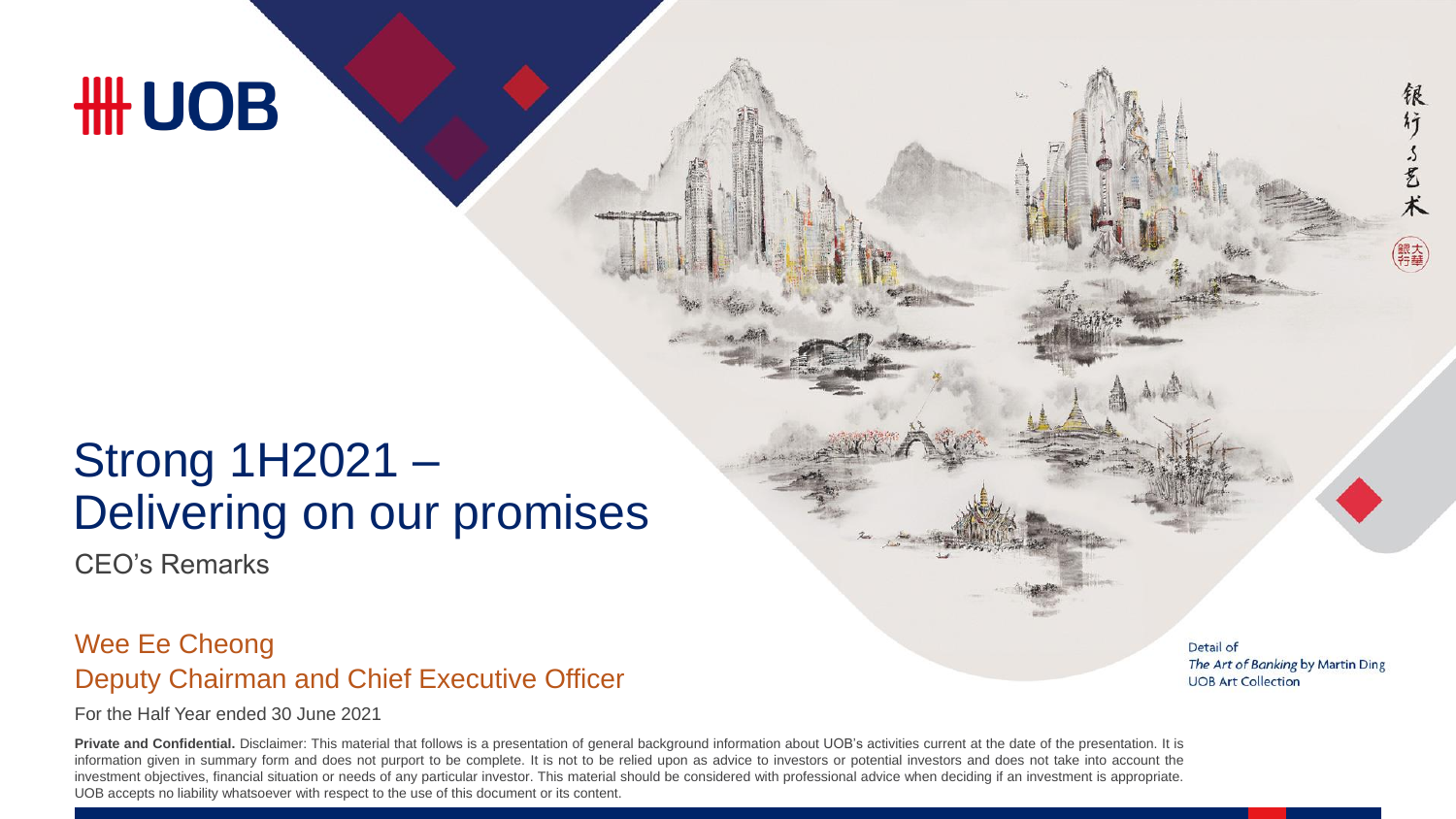# 1H21 net profit jumped 29% to S\$2.0 billion

### *HH UOB*

#### **Strong customer franchise with healthy contributions across core businesses**

- Income up 5% to S\$4.9 billion
- Fee income rose 28% to S\$1.2 billion
- Loans grew 6% to S\$299 billion
- Net interest margin steady at 1.56%
- Portfolio remains resilient and well-secured
- Total credit costs eased to 24 basis points
- Return on equity at 10.1%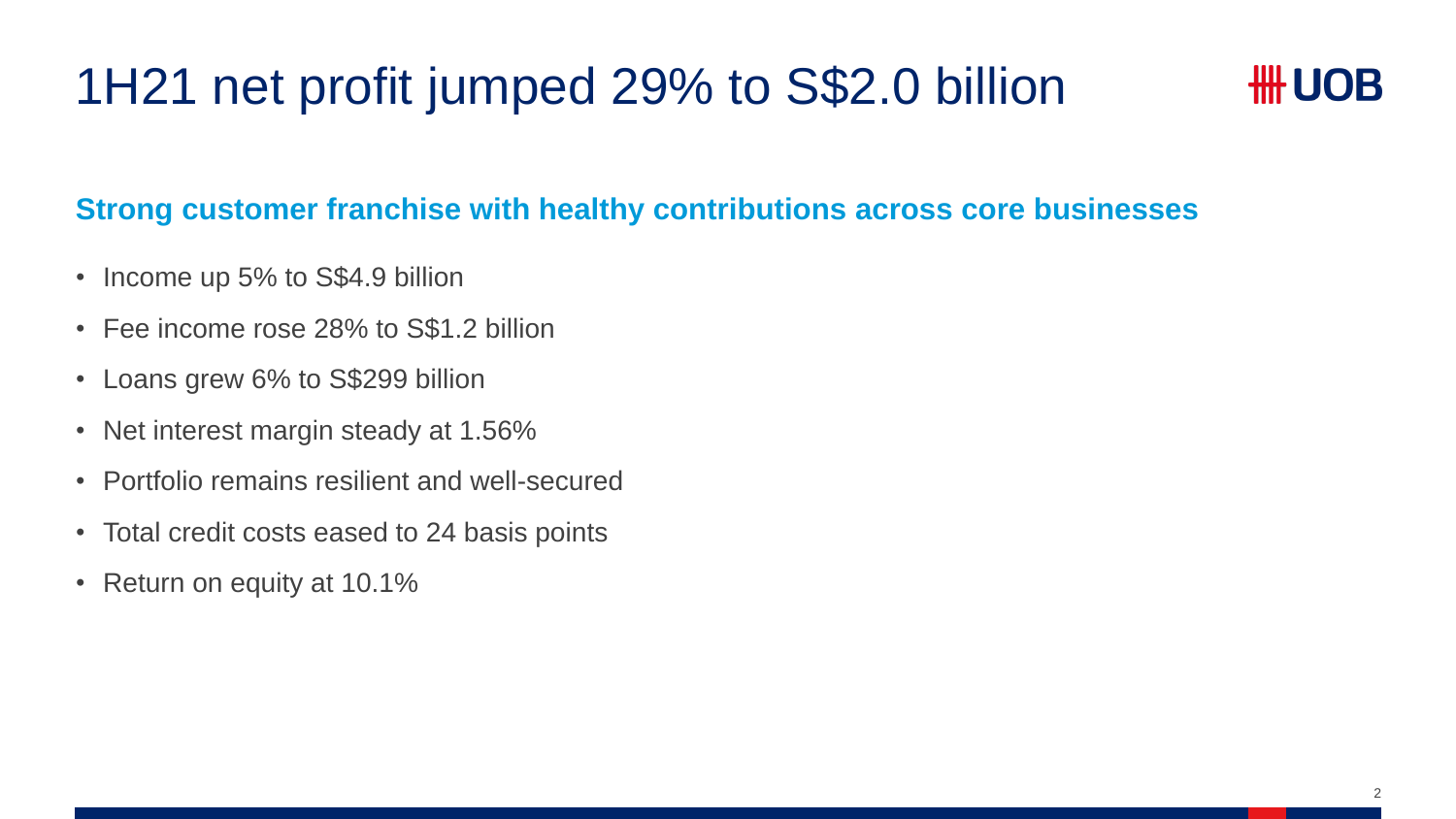### Riding on economic recovery and backed by strong customer franchise



- Record quarterly Wholesale Banking income
	- o Increase in cross-border income as trade and investment activities pick up across global economies



#### **Cross-border income +5%**<sup>1</sup>

Contributing 29% of Group Wholesale Banking income

- o Market-leading position in capital markets for 1H21<sup>2</sup> **1st in ASEAN Loans (Bookrunner); 1st in Singapore Borrower Loans (Bookrunner); 1st in Singapore Dollar Bonds; 2nd in ASEAN Local Currency Bonds**
- Record AUM performance in wealth management
	- Recovery in market sentiment



1 Year-on-year growth as at end-May 2021.

2 Bloomberg League Table.

3 Year-on-year growth as at end-June 2021.

4 Refers to Privilege Banking, Privilege Reserve and Private Bank.

**Helping businesses to capture trade flows and consumers to grow their wealth**

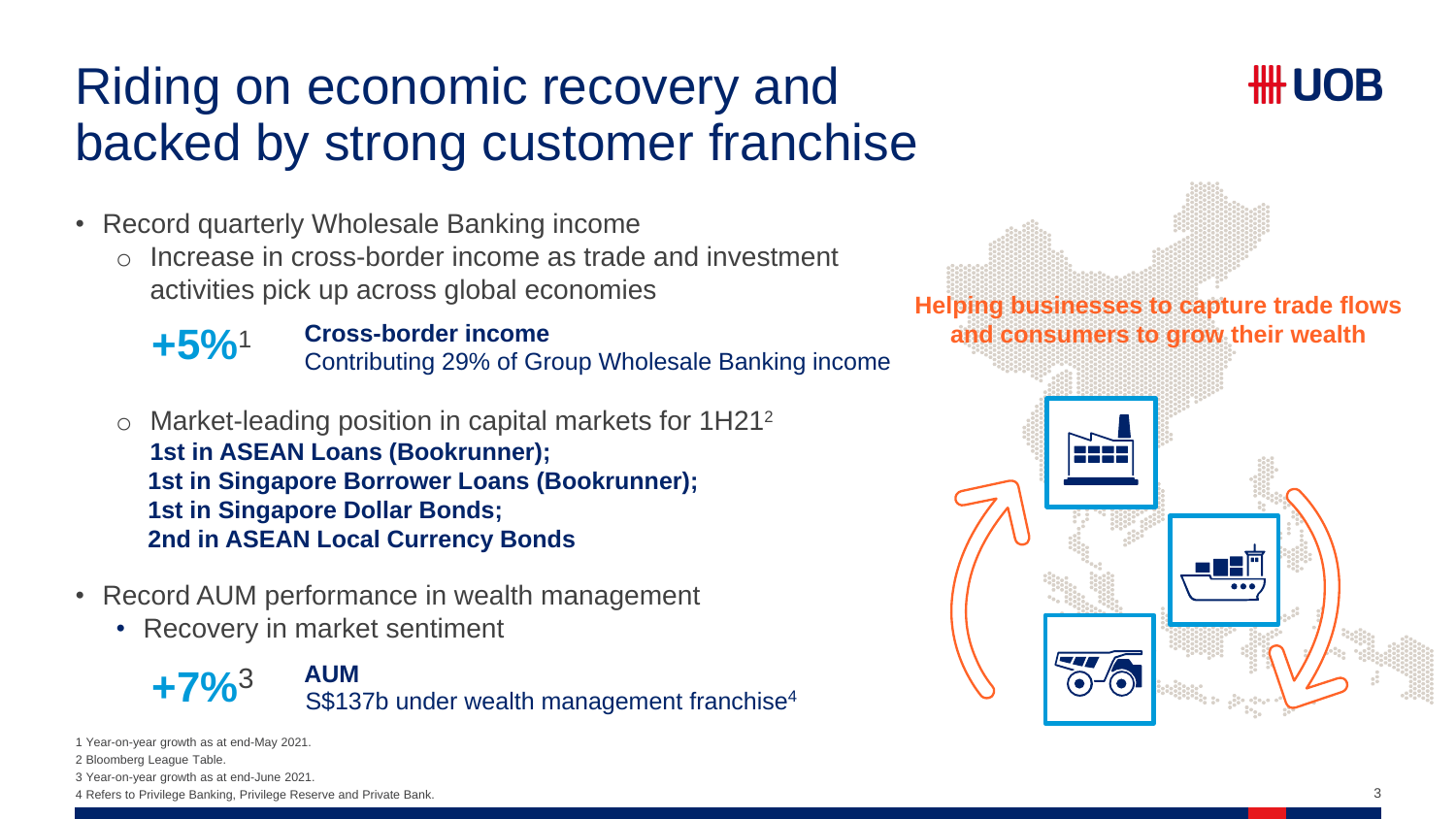# Continued investments in digital capabilities



**Extending reach and deepening customer engagement**



SimpleInvest / SimpleInsure provide customers with simple & intuitive, easy-to-understand wealth management services on-the-go, digitally



Consumers Corporates



**Distributed ledger and asset tokenisation**



Digital bond issuance on Marketnode (JV between SGX and Temasek)



Collaborations on Central Bank Digital Currencies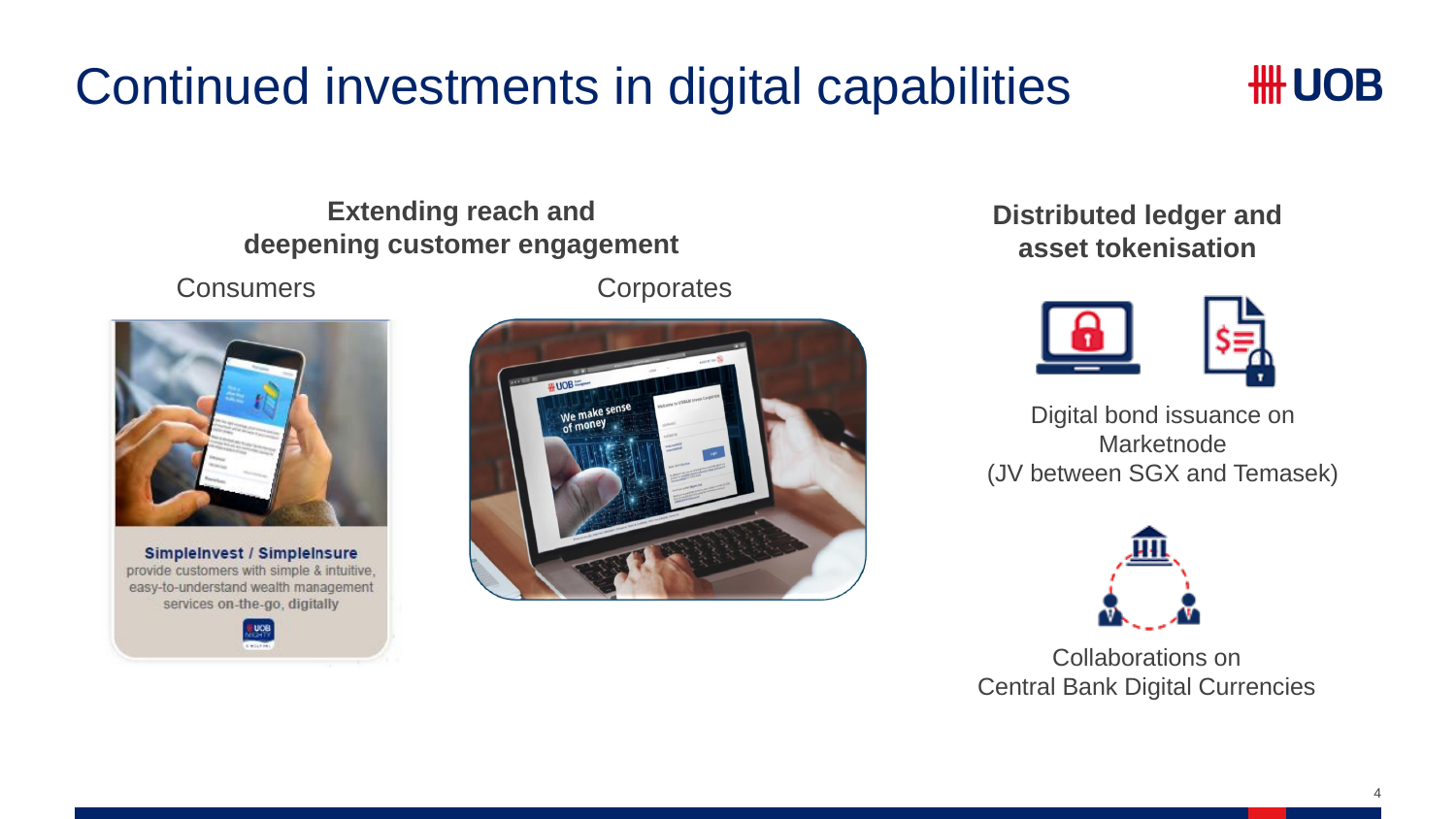# Committed to supporting our customers through the pandemic



Continue to work with governments around the region to extend targeted assistance to affected customers



First bank to set up a restructuring task force to help our customers emerge stronger through the pandemic

**> 1 million** individuals and **> 20,000 SME<sub>s</sub>** Supported across the region

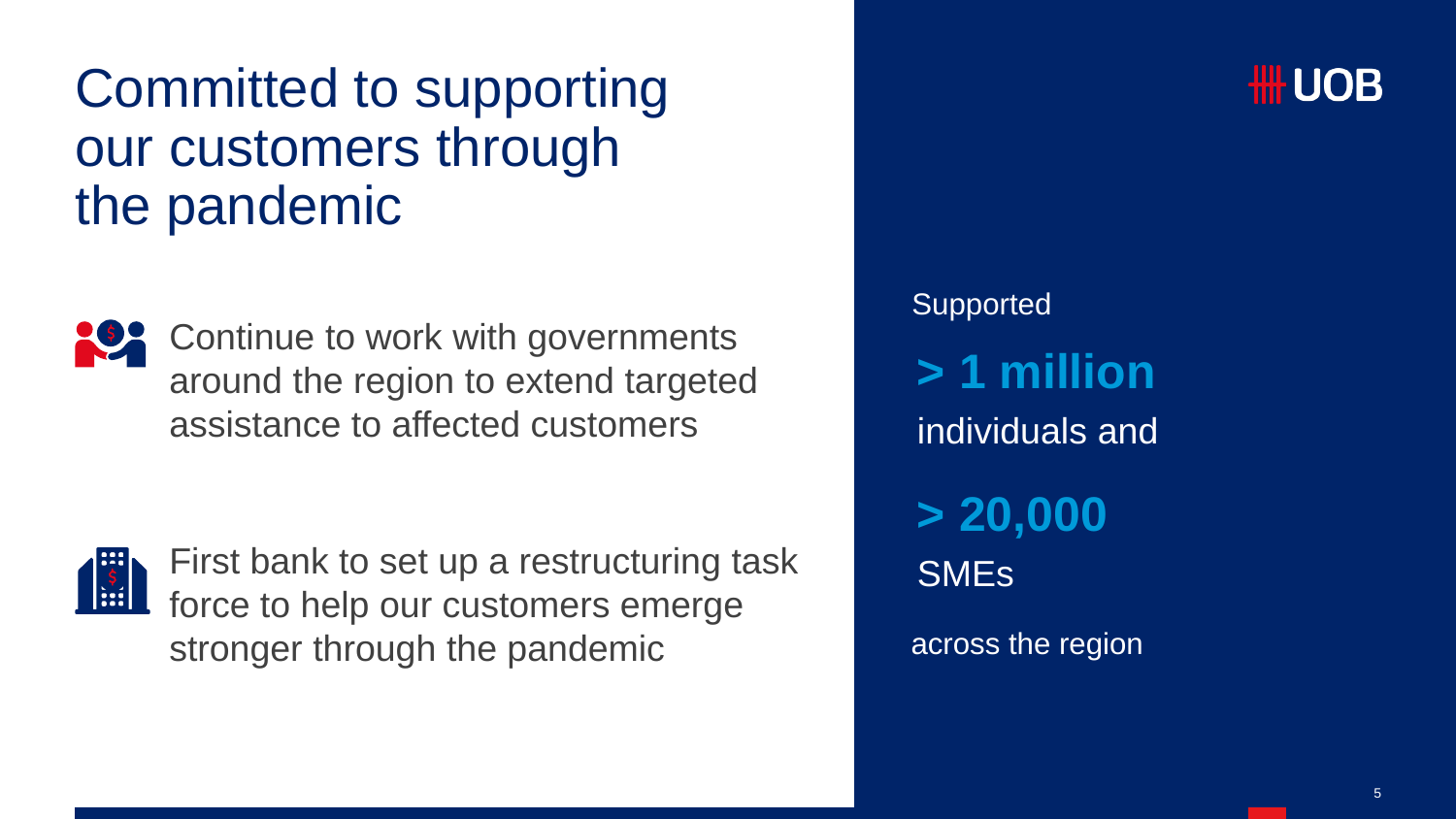

# Forging a<br>Sustainable **Future**



#### **UOB Green Trade Finance Framework 120,000 tCO<sup>2</sup> -e**

Co-led development of industry framework under MAS GFIT<sup>1</sup>



Contribution to annual avoided greenhouse gas emissions

**S\$13b**

Total sustainable financing<sup>2</sup> approved to date as at end 1H21



Total AUM in ESG-focused investments as at end 1H21

1 Monetary Authority of Singapore Green Finance Industry Taskforce.

2 Comprising green loans, sustainability-linked loans and loans for green certified buildings.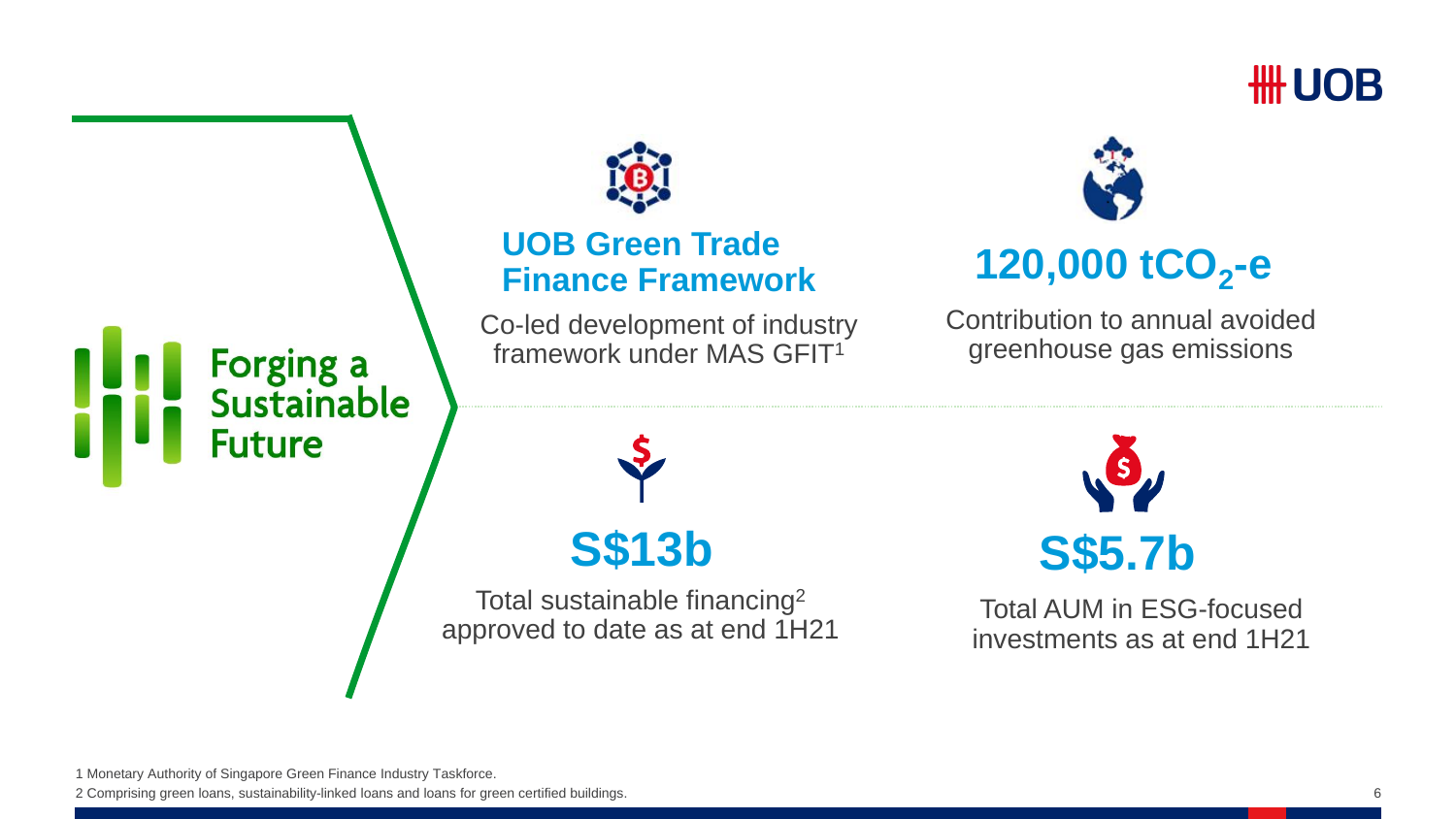

### Right on course for strong, responsible growth

- High single-digit growth in loans
- Double-digit growth in non-interest income
- Stable cost-to-income ratio
- Lower credit costs of below 25 basis points on the back of our resilient portfolio
- Resuming dividend payout ratio of 50%